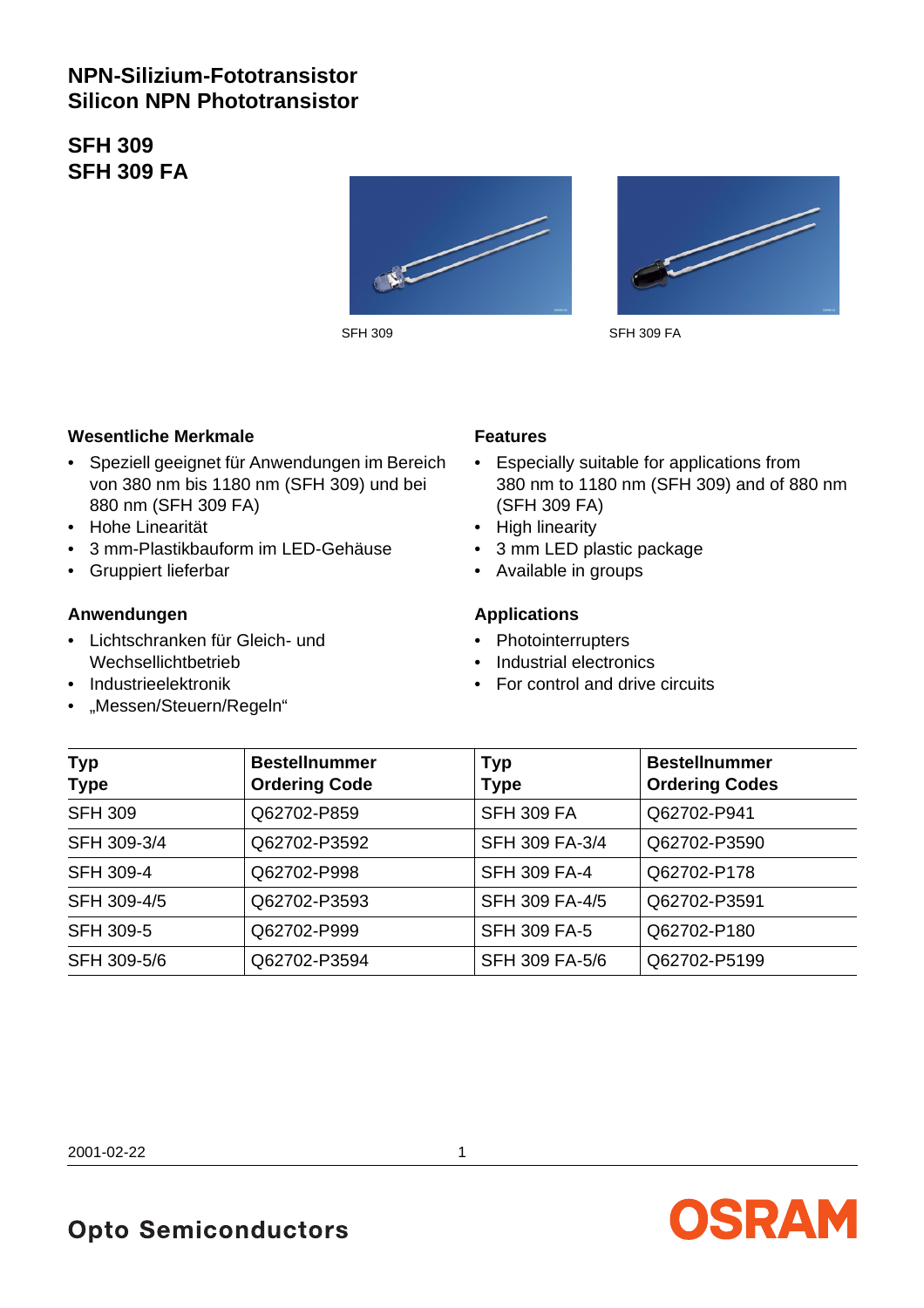# **Grenzwerte Maximum Ratings**

| <b>Bezeichnung</b><br><b>Parameter</b>                                                                                                                                                        | <b>Symbol</b><br><b>Symbol</b>      | Wert<br>Value | <b>Einheit</b><br><b>Unit</b> |
|-----------------------------------------------------------------------------------------------------------------------------------------------------------------------------------------------|-------------------------------------|---------------|-------------------------------|
| Betriebs- und Lagertemperatur<br>Operating and storage temperature range                                                                                                                      | $T_{\text{op}}$ ; $T_{\text{stag}}$ | $-40+100$     | $\rm ^{\circ}C$               |
| Löttemperatur bei Tauchlötung<br>Lötstelle $\geq 2$ mm vom Gehäuse, Lötzeit $t \leq 5$ s<br>Dip soldering temperature $\geq 2$ mm distance<br>from case bottom, soldering time $t \leq 5$ s   | $T_{\rm S}$                         | 260           | $\rm ^{\circ}C$               |
| Löttemperatur bei Kolbenlötung<br>Lötstelle $\geq 2$ mm vom Gehäuse, Lötzeit $t \leq 3$ s<br>Iron soldering temperature $\geq 2$ mm distance<br>from case bottom, soldering time $t \leq 3$ s | $T_{\rm S}$                         | 300           | $\rm ^{\circ}C$               |
| Kollektor-Emitterspannung<br>Collector-emitter voltage                                                                                                                                        | $V_{CE}$                            | 35            | $\vee$                        |
| Kollektorstrom<br>Collector current                                                                                                                                                           | $I_{\rm C}$                         | 15            | mA                            |
| Kollektorspitzenstrom, $\tau$ < 10 µs<br>Collector surge current                                                                                                                              | $I_{\text{CS}}$                     | 75            | mA                            |
| Verlustleistung, $T_A = 25$ °C<br>Total power dissipation                                                                                                                                     | $P_{\text{tot}}$                    | 165           | mW                            |
| Wärmewiderstand<br>Thermal resistance                                                                                                                                                         | $R_{thJA}$                          | 450           | K/W                           |

2001-02-22 2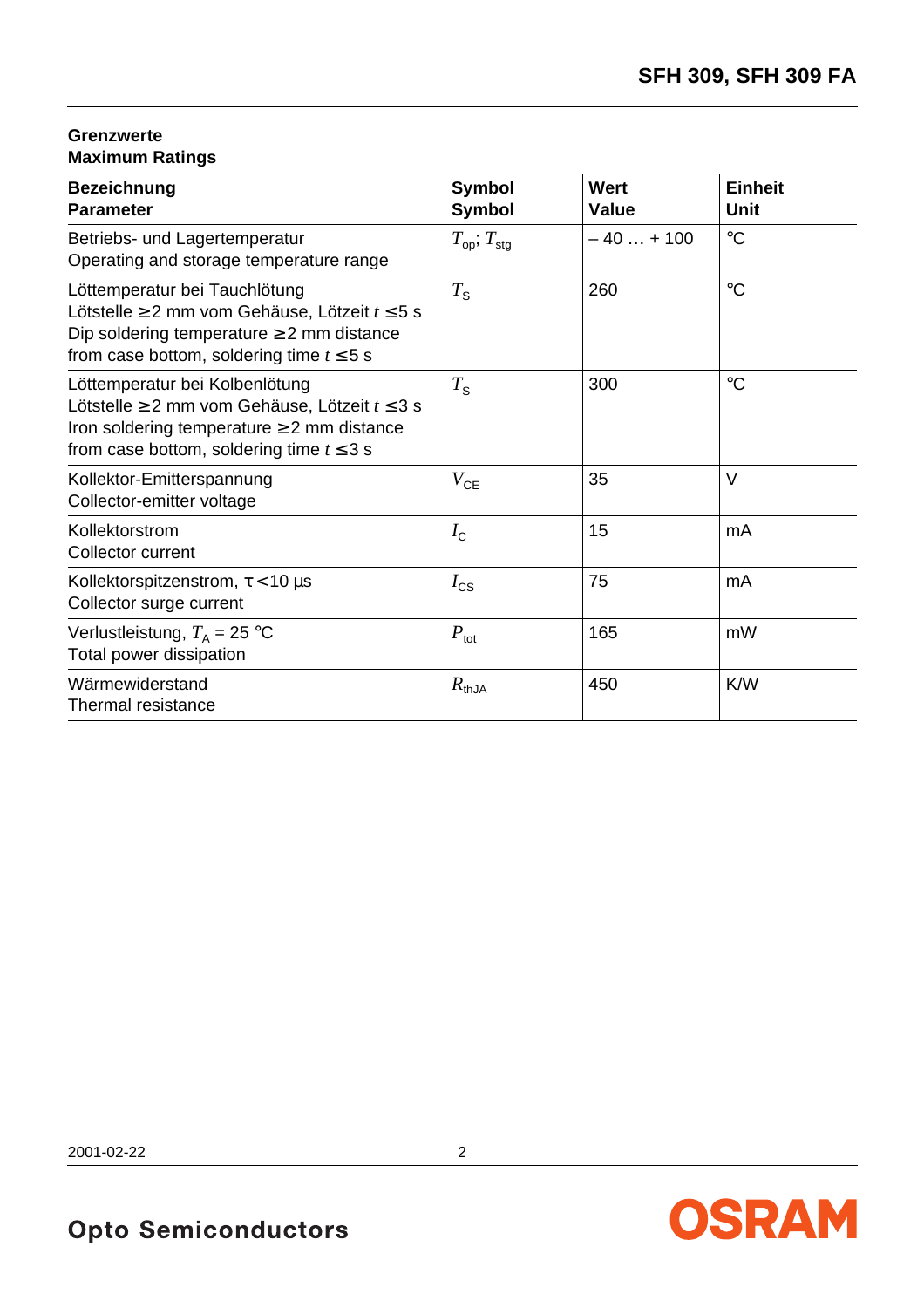## **Kennwerte** ( $T_A = 25$  °C,  $\lambda = 950$  nm) **Characteristics**

| <b>Bezeichnung</b><br><b>Parameter</b>                                                                                                           | <b>Symbol</b><br><b>Symbol</b> | <b>Wert</b><br><b>Value</b> | <b>Einheit</b><br><b>Unit</b> |                 |
|--------------------------------------------------------------------------------------------------------------------------------------------------|--------------------------------|-----------------------------|-------------------------------|-----------------|
|                                                                                                                                                  |                                | <b>SFH 309</b>              | <b>SFH 309 FA</b>             |                 |
| Wellenlänge der max. Fotoempfindlichkeit<br>Wavelength of max. sensitivity                                                                       | $\lambda_{\text{S max}}$       | 860                         | 900                           | nm              |
| Spektraler Bereich der Fotoempfindlichkeit<br>$S = 10\%$ von $S_{\text{max}}$<br>Spectral range of sensitivity<br>$S = 10\%$ of $S_{\text{max}}$ | $\lambda$                      | 380  1150                   | 730  1120                     | nm              |
| Bestrahlungsempfindliche Fläche ( $\varnothing$ 220 µm)<br>Radiant sensitive area                                                                | A                              | 0.038                       | 0.038                         | mm <sup>2</sup> |
| Abmessungen der Chipfläche<br>Dimensions of chip area                                                                                            | $L \times B$<br>$L \times W$   | $0.45 \times 0.45$          | $0.45 \times 0.45$            | $mm \times mm$  |
| Abstand Chipoberfläche zu<br>Gehäuseoberfläche<br>Distance chip front to case surface                                                            | H                              | 2.42.8                      | 2.42.8                        | mm              |
| Halbwinkel<br>Half angle                                                                                                                         | φ                              | ± 12                        | ± 12                          | Grad<br>deg.    |
| Kapazität, $V_{CE} = 0$ V, $f = 1$ MHz, $E = 0$<br>Capacitance                                                                                   | $C_{CE}$                       | 5.0                         | 5.0                           | pF              |
| <b>Dunkelstrom</b><br>Dark current<br>$V_{CE}$ = 25 V, $E$ = 0                                                                                   | $I_{\text{CEO}}$               | 1 ( $\leq$ 200)             | $1 ( \le 200)$                | nA              |

2001-02-22 3

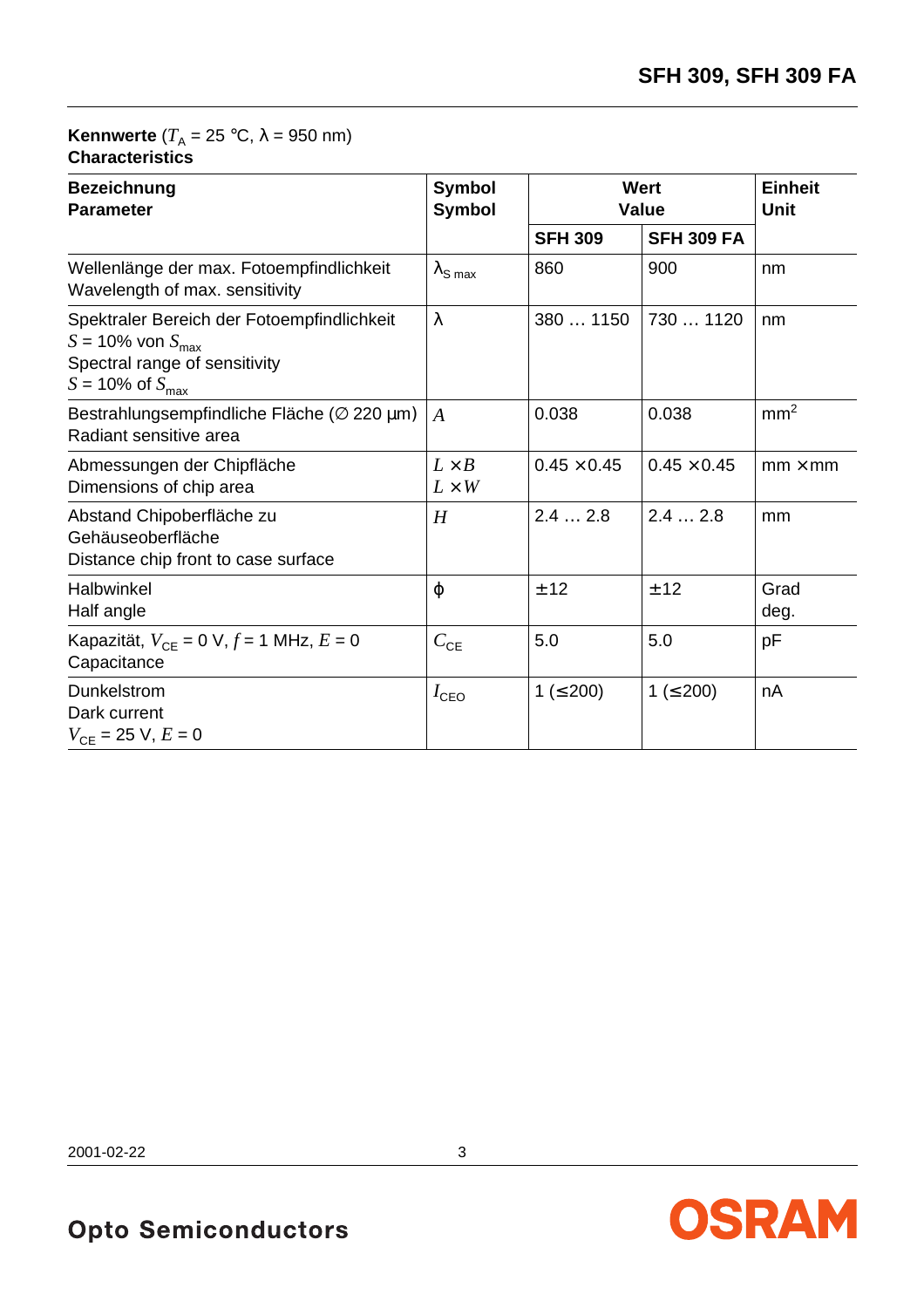**Die Fototransistoren werden nach ihrer Fotoempfindlichkeit gruppiert und mit arabischen Ziffern gekennzeichnet.**

| <b>Bezeichnung</b><br><b>Parameter</b>                                                                              | <b>Symbol</b><br><b>Symbol</b> | Wert<br><b>Value</b> |              |                |            |            | <b>Einheit</b><br><b>Unit</b> |
|---------------------------------------------------------------------------------------------------------------------|--------------------------------|----------------------|--------------|----------------|------------|------------|-------------------------------|
|                                                                                                                     |                                | $-2$                 | $-3$         | $-4$           | $-5$       | -6         |                               |
| Fotostrom, $\lambda = 950$ nm<br><b>Photocurrent</b>                                                                |                                |                      |              |                |            |            |                               |
| $E_e = 0.5$ mW/cm <sup>2</sup> , $V_{CF} = 5$ V<br><b>SFH 309:</b>                                                  | $I_{PCE}$                      | 0.4<br>0.8           | 0.63<br>1.25 | 1.0<br>2.0     | 1.6<br>3.2 | 2.5<br>5.0 | mA                            |
| $E_v$ = 1000 lx, Normlicht/<br>standard light A, $V_{CF}$ = 5 V                                                     | $I_{PCE}$                      | 1.5                  | 2.8          | 4.5            | 7.2        | 11.2       | mA                            |
| Anstiegszeit/Abfallzeit<br>Rise and fall time<br>$I_{\rm C}$ = 1 mA, $V_{\rm CC}$ = 5 V, $R_{\rm I}$ = 1 k $\Omega$ | $t_{\rm r}$ , $t_{\rm f}$      | 5                    | 6            | $\overline{7}$ | 8          | 9          | μs                            |
| Kollektor-Emitter-<br>Sättigungsspannung<br>Collector-emitter saturation                                            | $V_{\mathsf{C}$ Esat           | 200                  | 200          | 200            | 200        | 200        | mV                            |
| voltage<br>$I_{\rm C} = I_{\rm PCEmin}^{3}$ $\times$ 0.3,<br>$E_e = 0.5$ mW/cm <sup>2</sup>                         |                                |                      |              |                |            |            |                               |

**The phototransistors are grouped according to their spectral sensitivity and distinguished by arabian figures.**

<sup>1)</sup> *I*<sub>PCEmin</sub> ist der minimale Fotostrom der jeweiligen Gruppe.

<sup>1)</sup>  $I_{\text{PCEmin}}$  is the min. photocurrent of the specified group.

# **Directional Characteristics**  $S_{rel} = f(\phi)$



2001-02-22 4



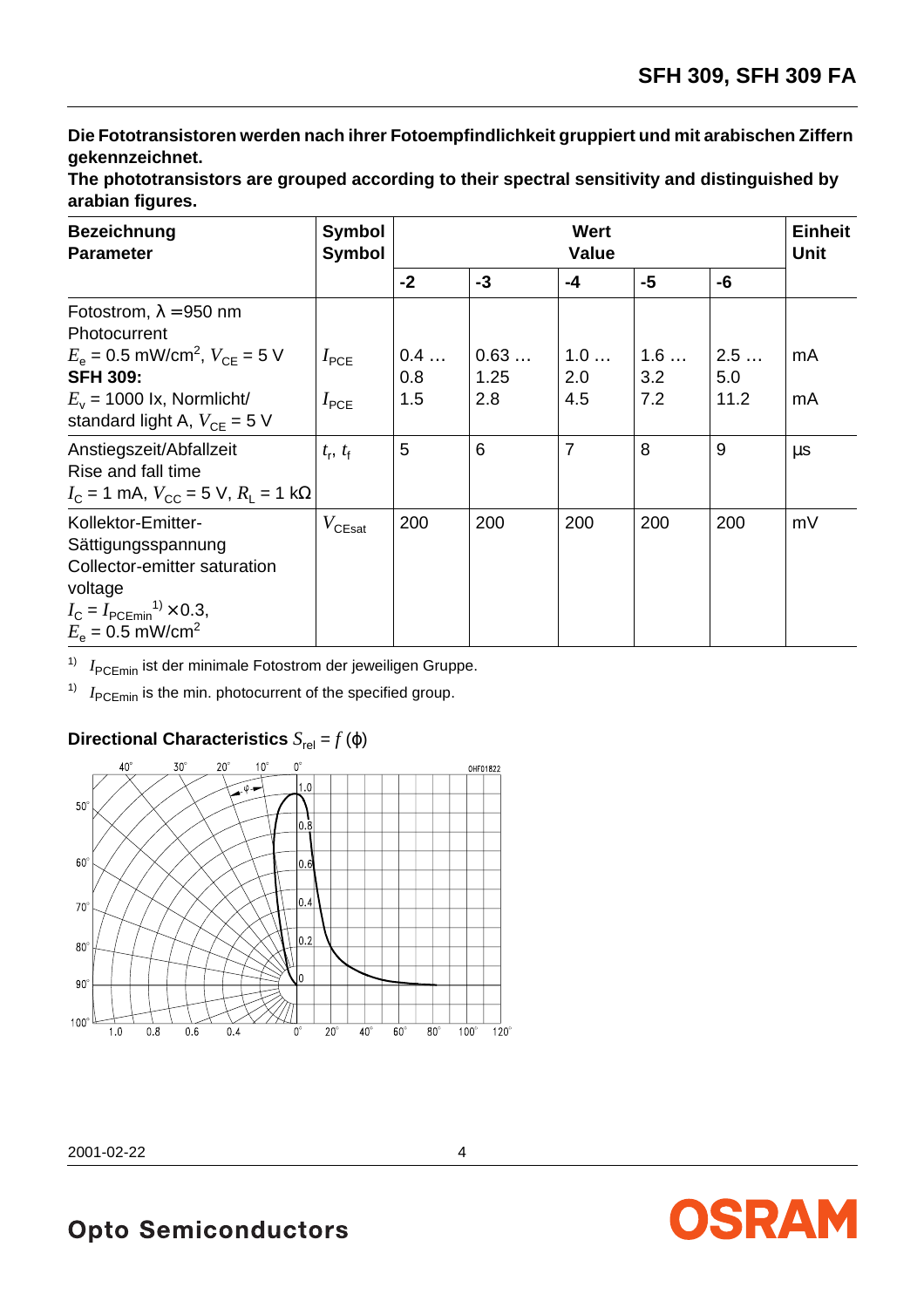



**Total Power Dissipation**









**Dark Current**



#### **Photocurrent**

 $I_{\text{PCE}}/I_{\text{PCE25}} = f(T_A)$ ,  $V_{\text{CE}} = 5$  V



OSRAM



**Opto Semiconductors** 

V CE

 $10^{-1}$   $10^{0}$   $10^{1}$  V  $10^{2}$ 

OHF01528

cm

cm

 $0.25 \frac{mW}{2m}$ 

0.1 $\frac{mW}{2m^2}$ cm<sup>2</sup>

 $15$  20 25 30 V 35

 $- V_{CE}$ 

**Capacitance**

 $10^{-1}$ <sub>0</sub>

 $10<sup>0</sup>$ 

5.0

 $C_{CE}$  pF

 $10^{-2}$ 

 $\Omega$ 0.5 1.0 1.5 2.0 2.5 3.0 3.5 4.0

 $C_{CE} = f(V_{CE}), f = 1$  MHz,  $E = 0$ 

 $\overline{10}$ 

 $\overline{5}$